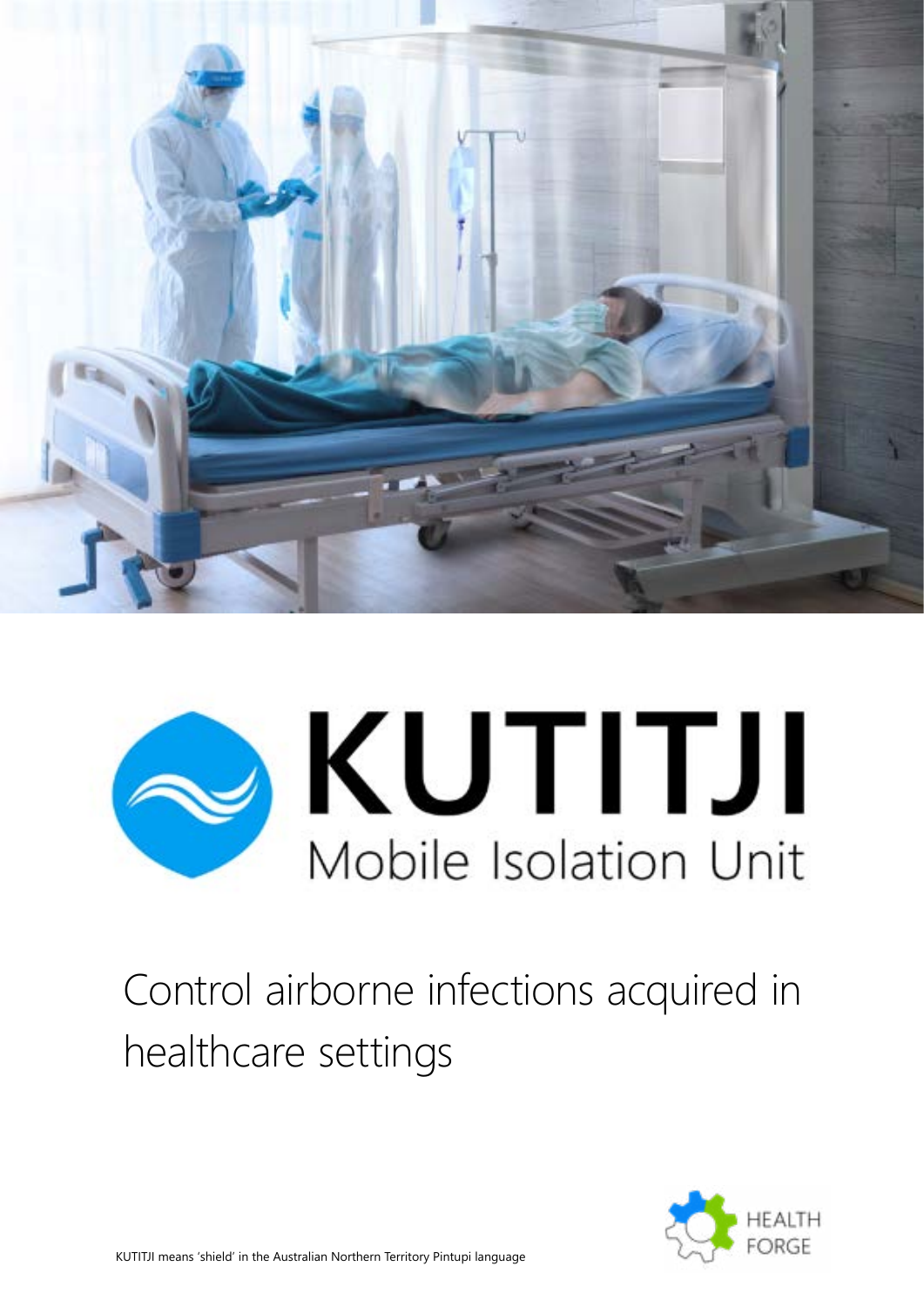**Controling airborne infections is a critical health and safety issue faced by hospitals and aged care organisations around the world.**

The KUTITJI mobile isolation unit is an engineered environmental detoxification device that reduces the transmission of airborne infections and thereby create safer healthcare environments for staff and patients.



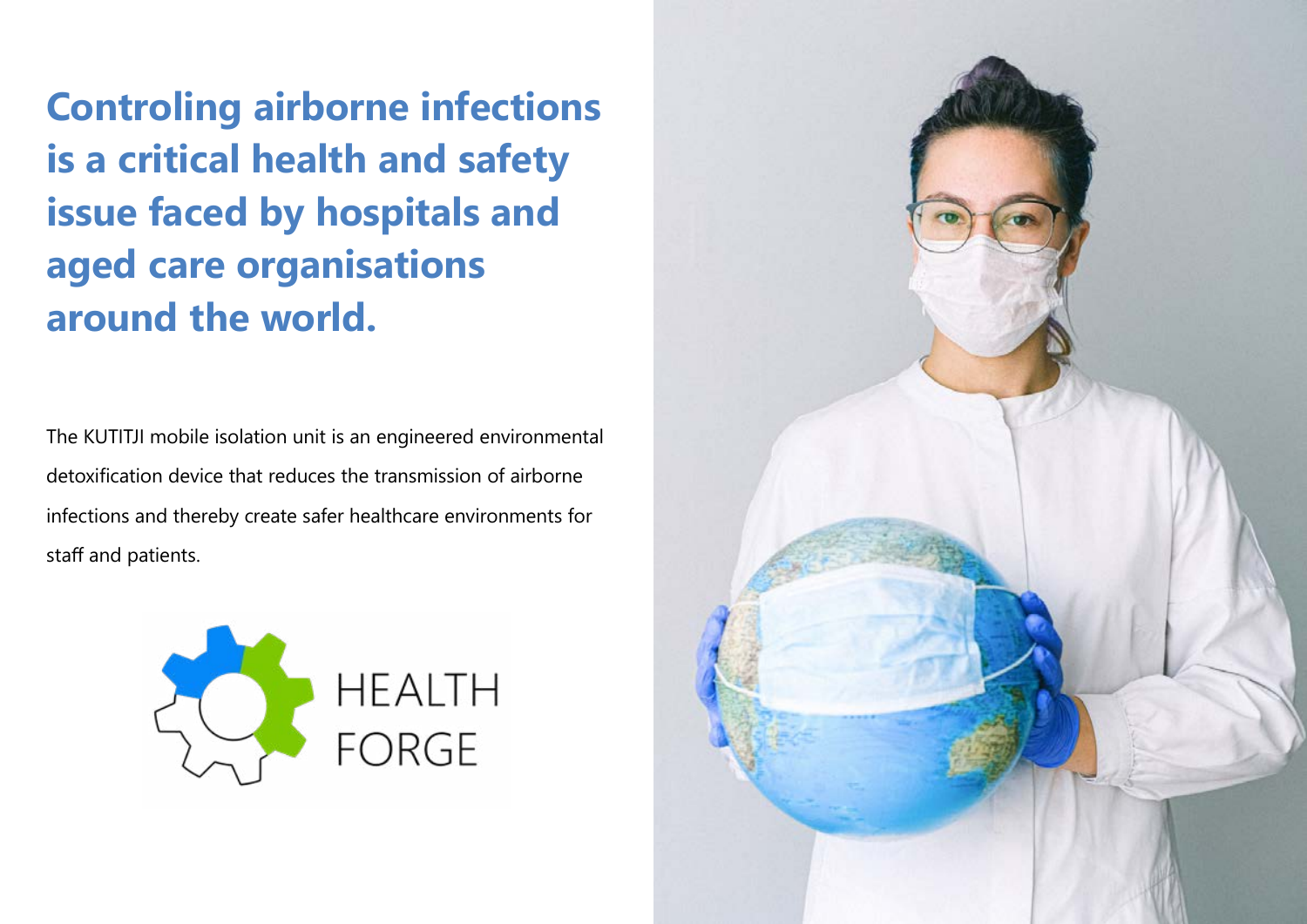HAIs (Hospital Acquired Infections) in healthcare workplaces continue to be unacceptably high despite COVID safe practices, vaccinations, and PPE protocols.



**Hospitalised patients** typically spend most of their time in bed or next to their beds, usually more than two metres apart, with only a curtain separating them from other patients.

**Aged care patients** and people with a disability are at risk of contracting airborne infections due to their physical immobility and their permanent close proximity to others.

**KUTITJI Mobile Isolation Units** for beds and chairs will improve occupational health and safety for healthcare workers and patients.

KUTITJI Mobile Isolation Units can be used for:

- helping hospitals and aged care facilities to safely operate at and beyond surge capacity.
- scalable deployment in a multitude of occupational envirnoments.
- improving infection control protocols.



# **Hospitals and aged care facilities are vulnerable to airborne infections**

# **Healthcare workers deserve better protection**

The transmission of airborne infections is predominantly caused by occupational reliance on health PPE, such as face masks. According to the hierarchy of protection controls, PPE is the least efficient form of protection in preventing the spread of infectious pathogens. Airborne infections are exacerbated by building ventilation systems, which spread pathogens to other rooms.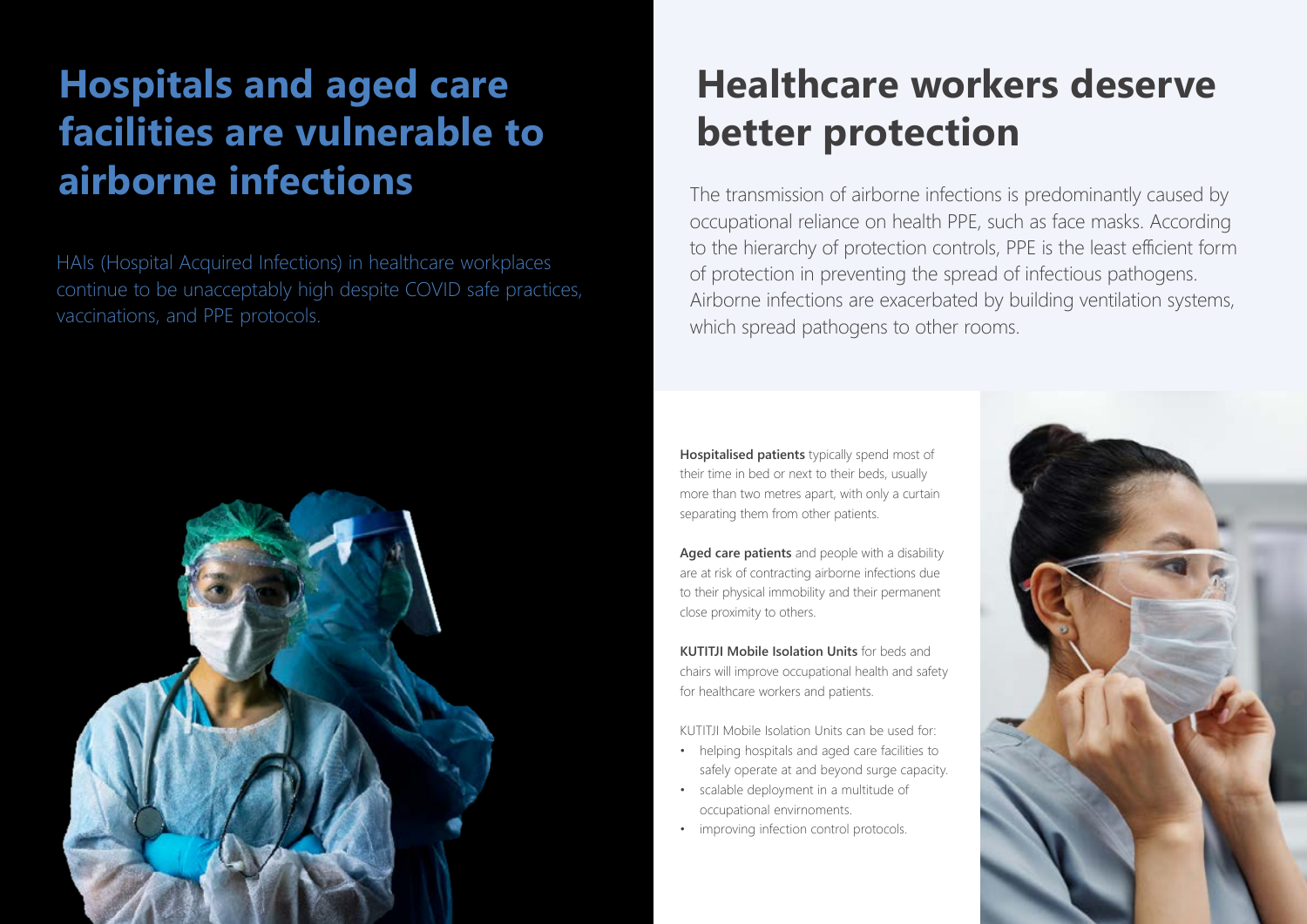**Safe and efficient expansion of hospital isolation capacity**

## **KUTITJI Mobile Isolation Units** For beds and chairs

Functional design

reduces OPEX

Relieve work related stress Control aerosolised pathogens



Efficiently manage patient overflow

As outlined by the **[Australian Department of Health in May 2021](https://www.dhhs.vic.gov.au/department-health-coronavirus-covid-19-policy-doc)**, the hierarchy of protection controls illustrates how engineering controls that isolate people from the hazard are more effective and reliable than PPE.

Engineering controls create a safer workplace



# **Engineering new safety standards**

## Mobile Isolation Units are a game changer

KUTITJI Mobile Isolation Unit improve workplace safety by creating an isolated enclosure around patients and filtering up to 99.95% of harmful pathogens before they can be transmitted into the room where workers and other patients are present.









NO INFECTION CONTROLS PPE ONLY PPE + BUILDING VENTILATION PPE + KUTITJI ISOLATION UNIT

During a global pandemic it is not uncommon for institutions to be operating at or beyond surge capacity. In instances like COVID-19 where the causative organism is a respiratory virus, expansion of





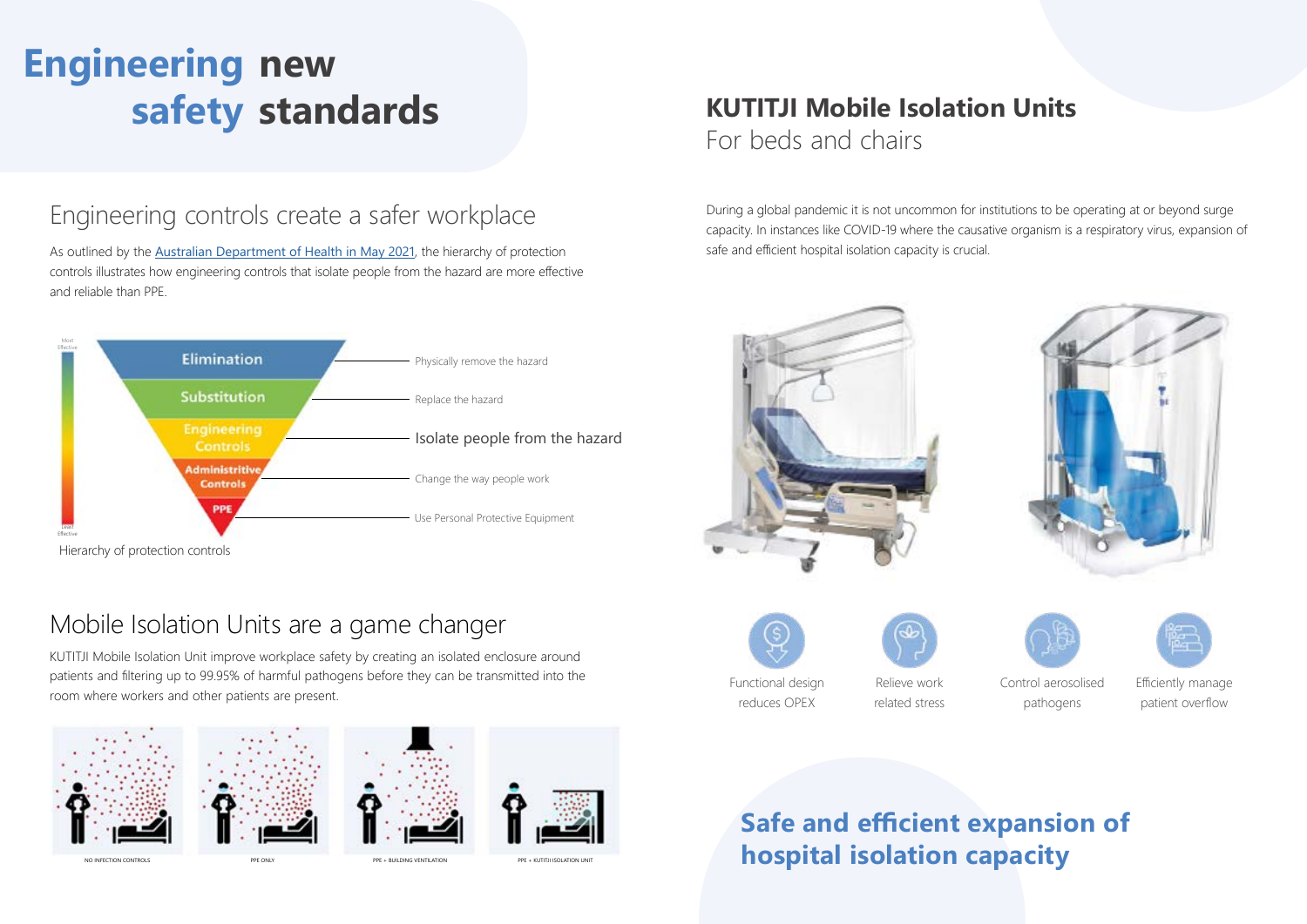## **Medical grade device Improving airborne infection control in healthcare settings**

- Fail safe redundancy built into design
- Motorised canopy and leg extension
- Full patient visibility
- Patient access slit
- Intuitive pendant control
- Easy to clean and operate
- Re-usable or dispoasable curtain
- Compact mobility
- Compact storage

Through extensive consultation with healthcare professionals, Health Forge has set a new benchmark of excellence in the control of airborne infections. The design incorporates advanced manufacturing techniques, lightweight powder coated aluminium chassis and control technologies to achieve a safe, ergonomic and intuitive user experience.



- Controlled negative pressure enclosure isolates patients
- H13 HEPA filter removes up to 99.95% of infectious pathogens from airflow
- Dual speed air extraction returns safe and clean air into clinical environment

### **COMPLIANCE**

The KUTITJI Mobile Isolation Unit is considered environmental detoxification equipment under schedule 1, clause 12 of the TGA Excluded Goods Determination and as such does not require TGA registration. Designed to ISO 13485 and ISO 14971

ialysis treatment nergency departments ncology tensive care units

| Hospital wards                     | Dia |
|------------------------------------|-----|
| Quarantine                         | Fη  |
| Palliative care                    | Or  |
| Residential aged / disability care | Int |

### **Cost effective**

- One twentieth of the cost compared to in-situ isolation rooms
- Durable construction that maximises life span
- Reduced maintenance and consumable costs
- Reduced operating costs



### **Flexible, scalable and affordable**

KUTITJI can be deployed in a multitude of occupational envirnoment and will help healthcare orgaisations to safely operate beyond surge capacity in the follwing settings:

### **How to use**

The engineered device is a compact mobile unit that can be rolled into place and used over beds or chairs. The transparent canopy enclosure mechanically deploys around the patient. Extraction fans maintain a controlled negative pressure environment within the enclosure with the infected air filtered through H13 HEPA filters to remove harmful pathogens before it is returned to the ward.